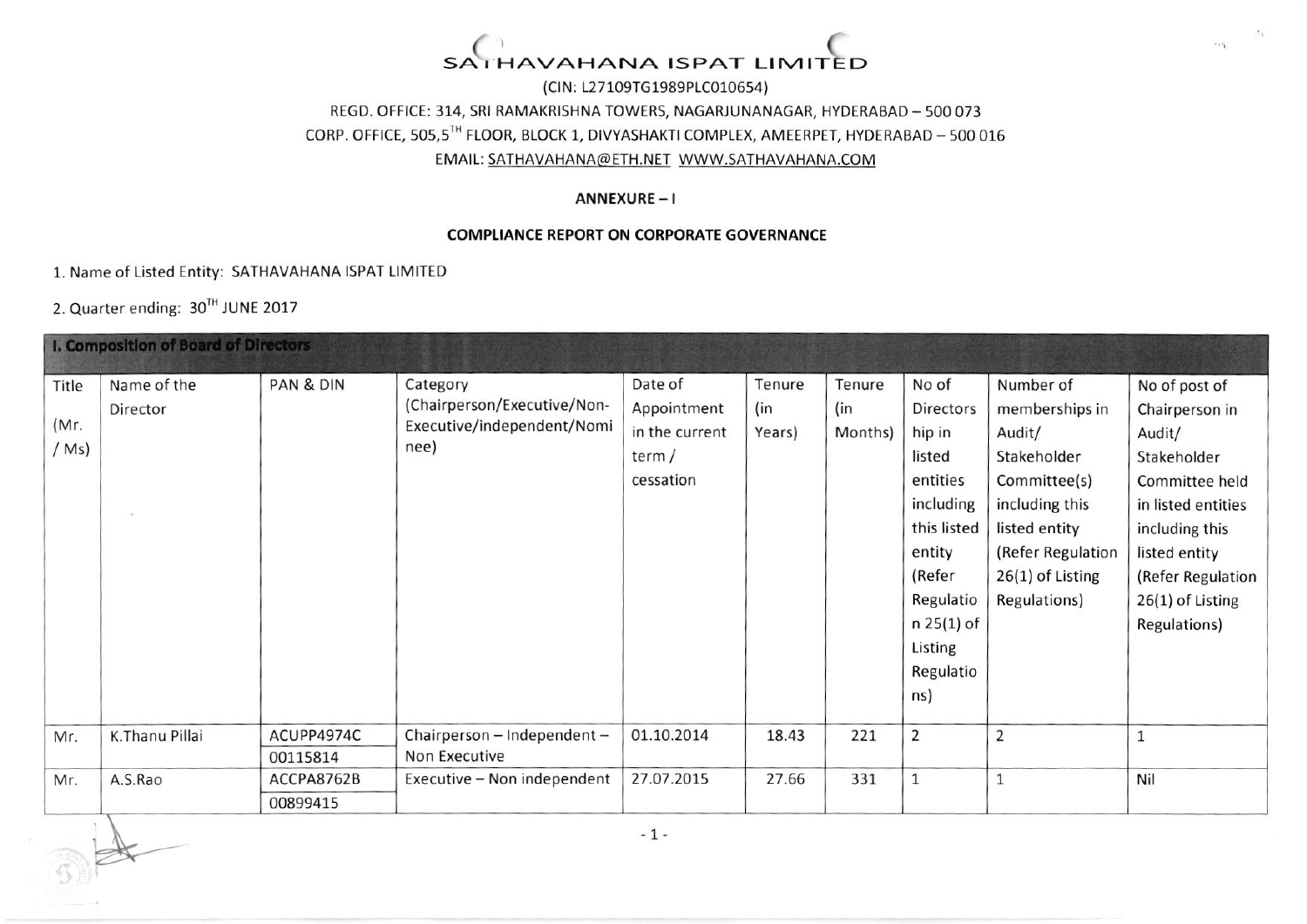## SATHAVAHANA ISPAT LIMITED SATHAVAHANA ISPAT LIMITED

. p. 9

| Mr.                                    | Syed Anis Hussain                           | ABAPH6022N | Non executive -Independent  | 01.10.2014                  | 11.54 | 138                                  | $\overline{2}$                        | $\overline{2}$ | $\mathbf 1$ |  |
|----------------------------------------|---------------------------------------------|------------|-----------------------------|-----------------------------|-------|--------------------------------------|---------------------------------------|----------------|-------------|--|
|                                        |                                             | 00115949   |                             |                             |       |                                      |                                       |                |             |  |
| Mr.                                    | S.N.Rao                                     | AEJPR8085D | Non executive -Independent  | 01.10.2014                  | 18.42 | 221                                  | $\mathbf{1}$                          | $\mathbf{1}$   | <b>NIL</b>  |  |
|                                        |                                             | 00116021   |                             |                             |       |                                      |                                       |                |             |  |
| Ms.                                    | Y.Prameela Rani                             | AAEPY5373J | Non executive -Independent  | 01.10.2014                  | 2.74  | 32                                   | $\mathbf{1}$                          | $\overline{2}$ | <b>NIL</b>  |  |
|                                        |                                             | 03270909   |                             |                             |       |                                      |                                       |                |             |  |
| Mr.                                    | M. Sreerama                                 | ACEPM1514F | Non executive -Independent  | 01.10.2014                  | 2.74  | 32                                   | $\mathbf{1}$                          | $\mathbf 1$    | Nil         |  |
|                                        | Mohan Rao                                   | 05113980   |                             |                             |       |                                      |                                       |                |             |  |
| Mr.                                    | A.Naresh Kumar                              | ACCPA8761C | Executive - Non independent | 01.06.2014                  | 25.17 | 302                                  | $\mathbf 1$                           | $\mathbf{1}$   | Nil         |  |
|                                        |                                             | 00112566   |                             |                             |       |                                      |                                       |                |             |  |
| Mr.                                    | Shailendra Dasari                           | AGEPD0469L | Executive-independent       | 01.10.2015                  | 1.74  | 20                                   | 1                                     | Nil            | Nil         |  |
|                                        |                                             | 07263439   |                             |                             |       |                                      |                                       |                |             |  |
|                                        | <b>II. Composition of Committees:</b>       |            |                             |                             |       |                                      |                                       |                |             |  |
|                                        | Name of Committee                           |            | Name of Committee members   |                             |       | Category (Chairperson/Executive/Non- |                                       |                |             |  |
|                                        |                                             |            |                             |                             |       |                                      | Executive/independent/Nominee)        |                |             |  |
|                                        |                                             |            |                             |                             |       |                                      |                                       |                |             |  |
|                                        |                                             |            | Syed Anis Hussain           | Independent - Non executive |       |                                      |                                       |                |             |  |
|                                        |                                             |            | S.N.Rao                     | Independent - Non executive |       |                                      |                                       |                |             |  |
|                                        |                                             |            | Y.Prameela Rani             | Independent - Non executive |       |                                      |                                       |                |             |  |
|                                        |                                             |            | M. Sreerama Mohan Rao       |                             |       |                                      | Independent - Non executive           |                |             |  |
| 2. Nomination & Remuneration Committee |                                             |            | K.Thanu Pillai              |                             |       |                                      | Independent -Non executive-(Chairman) |                |             |  |
|                                        |                                             |            | Syed Anis Hussain           |                             |       |                                      | Independent -Non executive            |                |             |  |
|                                        |                                             |            | S.N.Rao                     |                             |       |                                      | Independent -Non executive            |                |             |  |
|                                        | 3. Risk Management Committee(if applicable) |            | Not applicable              |                             |       |                                      | Not applicable                        |                |             |  |
|                                        |                                             |            |                             |                             |       |                                      |                                       |                |             |  |
|                                        |                                             |            |                             |                             |       |                                      |                                       |                |             |  |
|                                        |                                             |            |                             |                             |       |                                      |                                       |                |             |  |
|                                        |                                             |            |                             |                             |       |                                      |                                       |                |             |  |

 $\bigcirc$ 

 $\bigcirc$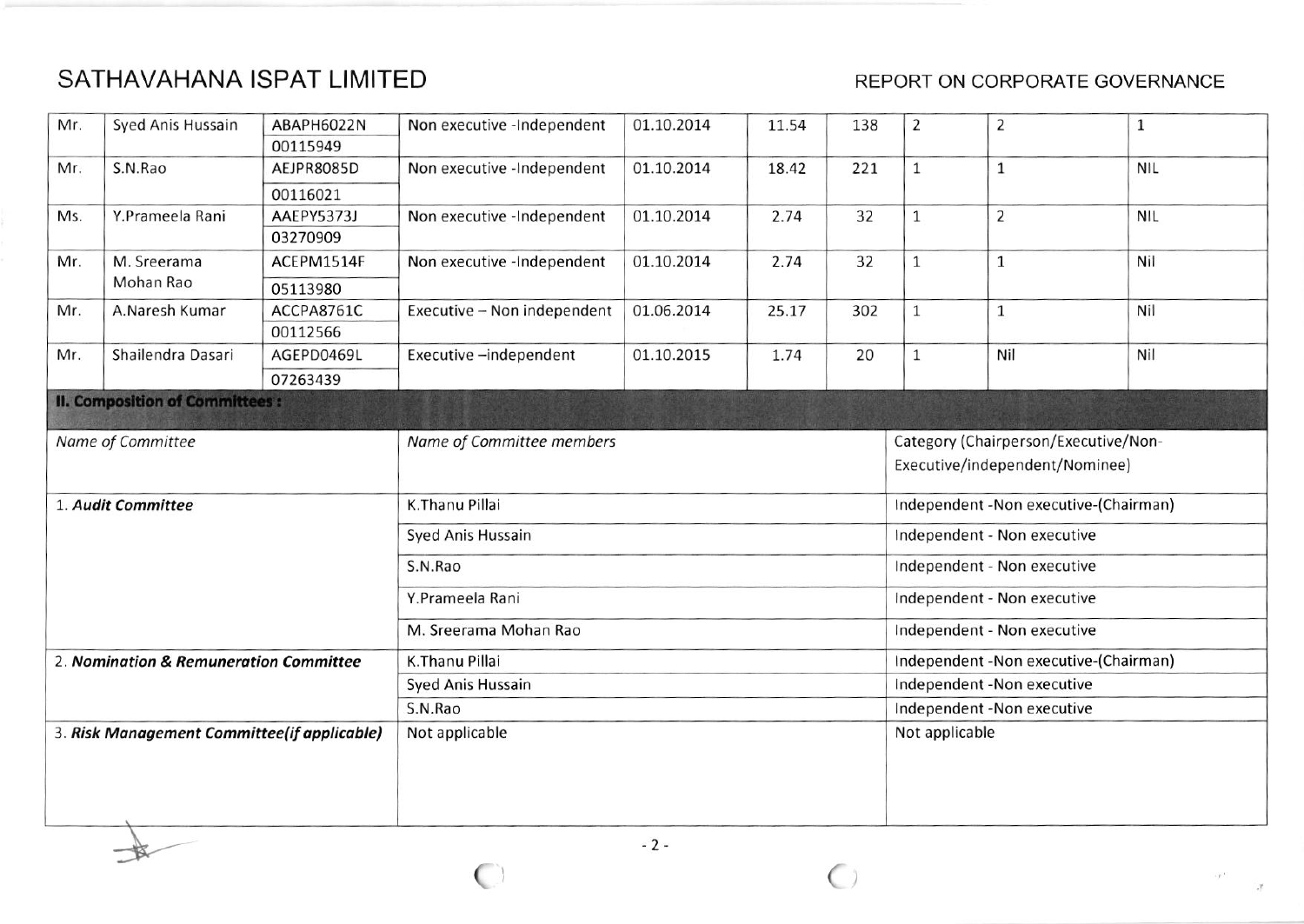# SATHAVAHANA ISPAT LIMITED CONCRETE CONFORT ON CORPORATE GOVERNANCE

| 4. Stakeholders Relationship Committee'         |                                             |            | Syed Anis Hussain                                   |            |                           | Independent -Non executive-(Chairman)       |                                   |  |  |
|-------------------------------------------------|---------------------------------------------|------------|-----------------------------------------------------|------------|---------------------------|---------------------------------------------|-----------------------------------|--|--|
|                                                 |                                             |            | A.S.Rao                                             |            |                           | Executive - Non independent                 |                                   |  |  |
|                                                 |                                             |            | A.Naresh Kumar                                      |            |                           |                                             | Executive - Non independent       |  |  |
| III. Meeting of Board of Directors:             |                                             |            |                                                     |            |                           |                                             |                                   |  |  |
| Date(s) of Meeting (if any) in the              |                                             |            | Date(s) of Meeting (if any) in the relevant quarter |            |                           | Maximum gap between any two consecutive (in |                                   |  |  |
| previous quarter                                |                                             |            |                                                     |            | number of days)           |                                             |                                   |  |  |
| 14.02.2017                                      |                                             | 30.05.2017 |                                                     |            | 106                       |                                             |                                   |  |  |
| <b>IV. Meeting of Committees:</b>               |                                             |            |                                                     |            |                           |                                             |                                   |  |  |
| Date(s) of meeting of the                       | Whether requirement of Quorum met (details) |            |                                                     |            | Date(s) of meeting of the |                                             | Maximum gap between any two       |  |  |
| committee in the relevant                       |                                             |            |                                                     |            | committee in the previous |                                             | consecutive meetings in number of |  |  |
| quarter                                         |                                             |            |                                                     |            | quarter                   |                                             | days                              |  |  |
| Audit Committee:                                |                                             |            |                                                     |            |                           |                                             |                                   |  |  |
| Yes, (One member absent)<br>30.05.2017          |                                             |            | 14.02.2017                                          |            |                           | 106                                         |                                   |  |  |
| <b>Nomination &amp; Remuneration Committee:</b> |                                             |            |                                                     |            |                           |                                             |                                   |  |  |
|                                                 |                                             |            |                                                     |            |                           |                                             |                                   |  |  |
| <b>Stakeholders Relationship Committee:</b>     |                                             |            |                                                     |            |                           |                                             |                                   |  |  |
| 03.04.2017                                      | Yes, all present                            |            |                                                     | 02.01.2017 |                           |                                             |                                   |  |  |
| 10.04.2017                                      | Yes, all present                            |            |                                                     |            | 09.01.207                 |                                             |                                   |  |  |
| Yes, all present<br>17.04.2017                  |                                             |            |                                                     | 16.01.2017 |                           |                                             |                                   |  |  |
| Yes, all present<br>24.04.2017                  |                                             |            |                                                     | 23.01.2017 |                           |                                             |                                   |  |  |
| Yes, all present<br>01.05.2017                  |                                             |            |                                                     |            | 30.01.2017                |                                             |                                   |  |  |
| 08.05.2017<br>Yes, all present                  |                                             |            |                                                     | 06.02.2017 |                           |                                             |                                   |  |  |

 $\sim$  (

 $10 - 44$ 

 $-3-$ 

 $\epsilon$  (